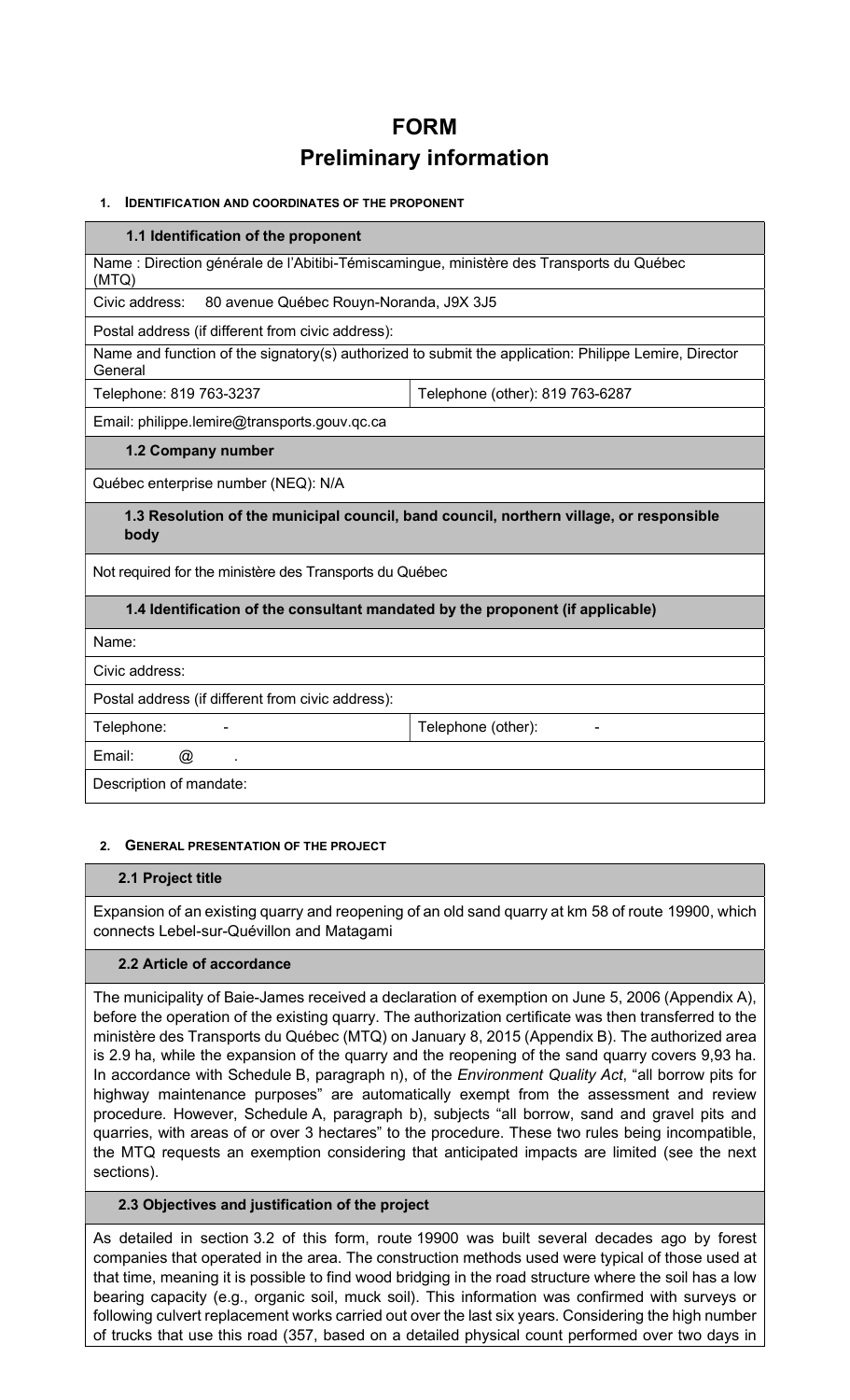August 2013), the structural capacity of the pavement, as it was first built, is insufficient to keep the road in an acceptable condition in the long term. Photos taken in 2017 show several road deterioration problems (Appendix C) that impact road safety.

To correct these anomalies, the road has to be regravelled (addition of a 15 to 30 cm thick gravel layer) on its gravelled part, located after km 14, to restore the quality of this aging structure. To maximize the efficiency of this operation, which has to be redone at variable intervals (5 or 7 years), road maintenance has to be monitored regularly. For example, changing certain maintenance methods with the grader could eliminate several recurrent flaws (e.g. loss of materials at the centre of the road, gravel windrows that prevent the water from flowing off the pavement).

In order to carry out a first regravelling operation in summer 2022, the WSP firm estimated that 90 000  $\text{m}^3$  of granular materials — produced in a quarry to meet MTQ standards — are required. The requested 3,15 ha extension of the quarry (see Appendix D), with a capacity of approximately 180 000  $\mathrm{m}^3$ , will meet the needs of at least 2 maintenance and improvement cycles as well as emergency work, if needed (e.g. replacing culverts following an exceptional flood).

# 2.4 Brief description of the project and alternatives

Geodefor's technical study, which was conducted before the initial development of the quarry in the mid-2000s, showed that the best location to obtain granular materials for the foundation and surface of a gravel road (MG-20 and MG-50) was at the quarry at km 58 (formerly known as km 46 or borrow pit 23, see Appendix E). A qualitative assessment of materials conducted in 2014 by Qualitas confirmed the inherent quality of the rock for road works (Appendix F).

More recently, Poly-Géo's 2019 report showed that the extension of the current quarry contains enormous amounts of materials that are suitable for the road repair work. It also indicated that the old sand quarry located just south, Depot D-18, would make it possible to enrich the aggregates produced at the quarry at km 58 (Appendix G). The inspection conducted in 2021 confirmed the potential of this old sand quarry (Appendix H).

The report stated that the extension of the existing quarry was the best option to obtain granular materials near the airport. For this purpose, the authorized 2.9 ha site will have to be extended to 6,05 ha to ensure the granular material supply over several years to improve the strategic road link between Lebel-sur-Quévillon and Matagami, as indicated in sections 2.2 and 2.3 of this form. The option to extend the existing quarry and reopen an old sand quarry prevents the disturbance associated with exploiting another "untouched" site.

# 2.5 Related activities

The extension of the existing quarry at km 58, as well as the reopening of the old sand quarry D-18 identified in Poly-Géo's 2019 report, will make it possible to carry out improvement work on route 19900 (regravelling with granular materials, replacement of culverts, etc.). However, these road maintenance works are exempted from the assessment and review procedure.

# 3. PROJECT LOCATION AND SCHEDULE

# 3.1 Identification and location of the project and its activities

Quarry at km 58 of road 19900 (formerly R-1005) —Noyelles township, Eeyou Istchee James Bay Regional Government

Land categories (I, II and III): III

Geographical coordinates in decimal degrees of the central point of the project (for linear projects, provide the coordinates of the project start and end point):

Central point or start of the project: Latitude: 49° 27' 24" N Longitude: 77° 16' 30" O

Project end point (if applicable) : Latitude: Longitude:

# 3.2 Description of the project site

Route 19900 (formerly known as route R-1005) is 107 km long — only the first 14 km being paved — and connects the municipalities of Lebel-sur-Quévillon and Matagami. Built several decades ago, the road is mostly used for forestry and mining operations. Other users also use it occasionally for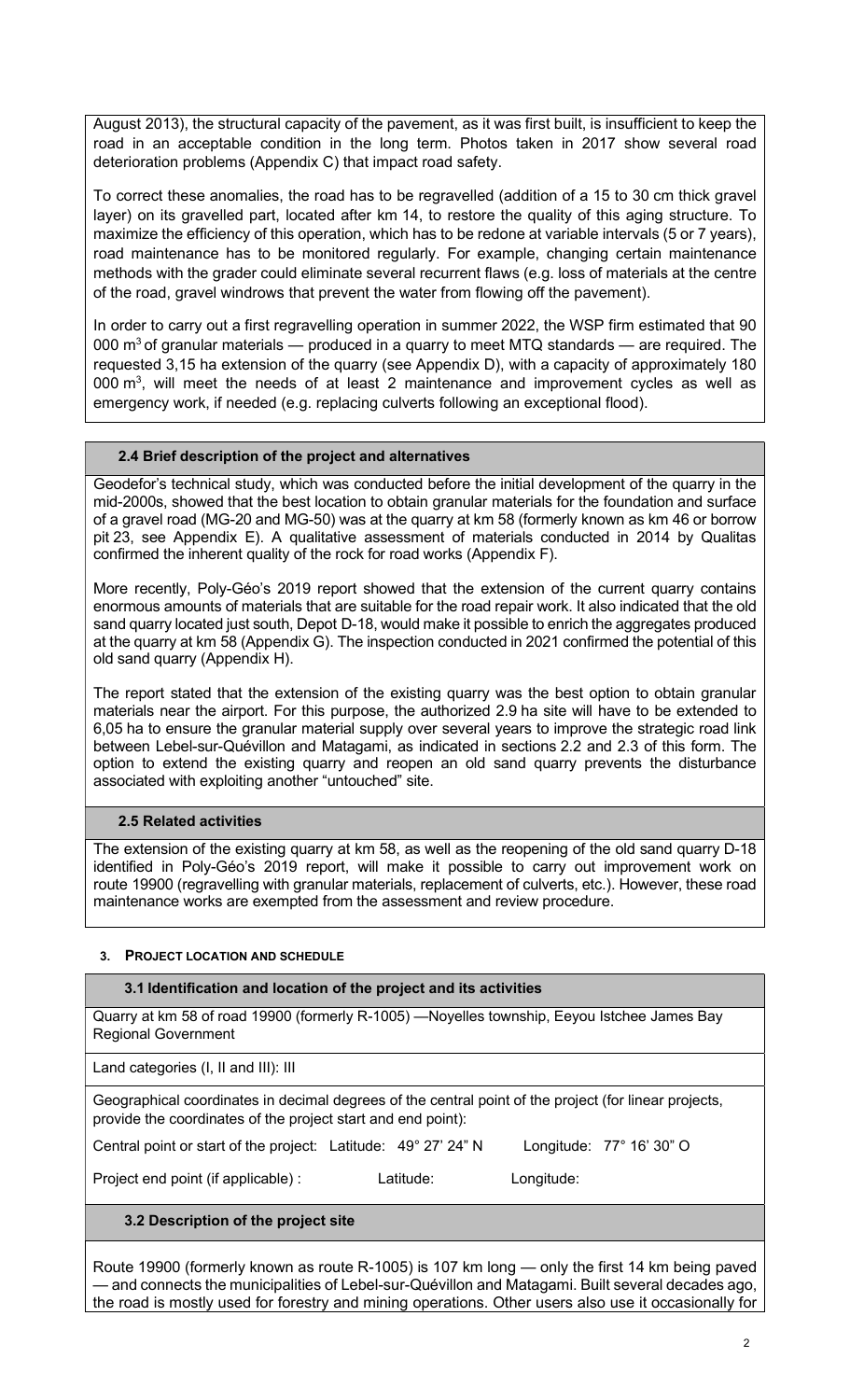other purposes (hunting, fishing, etc.). It is also used to deliver materials to Baie-James in some cases.

Route 19900 is owned by the ministère de l'Énergie et des Ressources naturelles. In 2013, the MTQ was mandated with the maintenance and repair works to bring the road into compliance with MTQ standards and requirements.

For this purpose, the MTQ delegated the Société de développement de la Baie-James to carry out the regular maintenance and certain repair works on the roadway and culverts. A large amount of granular material is required for these works (sand and gravel), justifying the great need to extend the existing quarry at km 58 and reopen an old sand quarry located nearby to enrich the produced crushed stone with sand (see Quarry MTQ-CA-60 and Sand Quarry D-18 on the map in Appendix I)

# 3.3 Project schedule

The expansion of the existing quarry and the reopening of part of the former sand pit are to begin in the summer of 2012. The granular materials thus produced will be used to resurface the road segment that has degraded over the years (km 14 to 107; refer to section 3.4). Given the available budgetary envelopes, it is likely that the works will be carried out over a period of 3 years.

# 3.4 Location plan

The location plan in Appendix J shows the location of the authorized existing quarry in relation to the road connecting Lebel-sur-Quévillon and Matagami. The plan in Appendix D shows the planned extension of the quarry as well as the part of the old sand quarry to be reopened.

#### 4. INFORMATION AND CONSULTATION ACTIVITIES OF THE PUBLIC, ABORIGINAL COMMUNITIES AND USERS OF THE TERRITORY

#### 4.1 Information and consultation activities carried out

MTQ, with a mineral exploration company, is a joint holder of mining claim CDC 2448456, which gives it the right to extend the quarry at km 58 (Appendix K). According to the inventory conducted by Poly-Géo, the closest Indigenous camp is located about 10 km south-east of the existing quarry (Appendix L). No impacts are anticipated on this camp. Also, after verification with the ministries responsible for issuing sectoral permits and once the declaration of exemption is obtained, the ministries will be responsible for conducting the consultation with Indigenous communities. The ministère de l'Énergie et des Ressources naturelles is responsible for the update of the exclusive lease for the existing quarry (Appendix M), and the ministère de la Forêt, de la Faune et des Parcs, for tree-clearing operations on a part of the existing quarry expansion and the reopening of a section of the old sand quarry (Appendix N).

4.2 Information and consultation activities planned during the environmental and social impact assessment procedure

N/A for our request for exemption

#### 5. DESCRIPTION OF THE MAIN ISSUES<sup>1</sup> AND IMPACTS OF THE PROJECT ON THE RECEIVING ENVIRONMENT

#### 5.1 Description of the main issues of the project

The main issues of the quarry expansion work and the reopening of a part of the old sand quarry are described in detail in the next section and are mainly related to noise, air, soil, and flora and fauna.

5.2 Description of the main anticipated impacts of the project on the receiving environment

# Noise and air

The noise made by the work is an anticipated impact for the population. As in any construction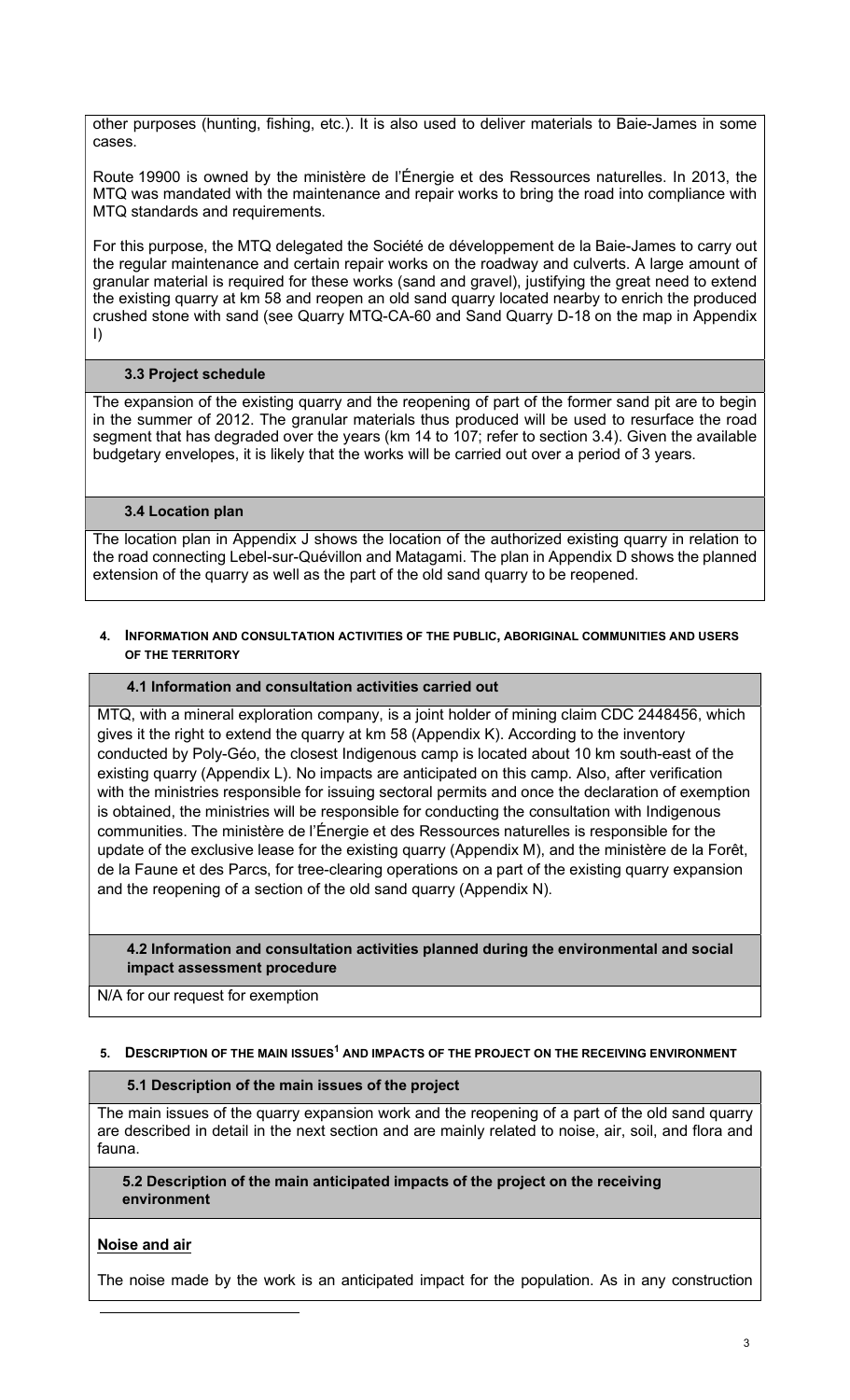project, a certain level of air pollution is to be expected during the crushing and screening operations at the quarry. This an inherent impact of the project that can be mitigated with appropriate construction and maintenance methods. Additionally, these impacts are considered minimal as the work will not be carried out near any dwellings. Regarding the dust produced by crushing operations, the equipment used complies with the standards set in the Regulation respecting sand pits and quarries.

# **Soil**

In order to minimize impacts on soil, the area of the quarry that is already operated will be used for crushing and screening operations as well as the temporary storage of crushed materials. Anticipated impacts of the construction work on soil quality are mostly related to the risk of soil contamination due to accidental spills. While this contamination risk as well as waste management remain the responsibility of the contractor, they must be managed in compliance with the requirements of section 11.4.7 of the Cahier des charges et devis généraux (CCDG) (see Appendix O).

If contaminated soil was found in the work site, it would be managed in compliance with the regulations in force, such as the Soil Protection and Contaminated Sites Rehabilitation Policy and the Regulation respecting the burial of contaminated soils.

It should be noted that the movement of machinery will be limited to the width of the pavement of the old access road in order to minimize the impacts on soil when accessing the part of the old sand quarry located just south of the existing quarry.

# Flora and fauna

Based on the advice obtained from the Centre de données sur le patrimoine naturel du Québec, there are no plant species designated as threatened or vulnerable, or likely to be designated as such, or rare species near the existing quarry and the sand quarry to be reopened (Appendix P). The advice on fauna indicates that there are no animal species at risk (threatened or vulnerable or likely to be designated as such) in or near the study area (Appendix Q). However, as recommended by the ministère de la Forêt, de la Faune et des Parcs, the MTQ will make an in-depth visit of the site before beginning the operations to detect the presence of sensitive bird species (e.g., bank swallow, common nighthawk) or their nest in order to implement appropriate protection measures as needed.

# Other mitigation measures

In addition to laws and regulations, the regular CCDG mitigation measures will be implemented to mitigate the various impacts (Appendix O). For example, section 10.4, "Protection de l'environnement" (environmental protection) describes different measures to implement to limit the risks mentioned in this section, including the protection of lakes, watercourses and wetlands, sediment retention and erosion protection structures, and noise management. This is supplemented by provisions that control dynamiting (sections 11.4.3.3.5 and 11.4.4, and the monitoring guide), the contractor's obligations and responsibilities, and site restoration. Finally, in addition to the regulation on quarries and sand quarries, the quarry will be operated in accordance with the provisions of section 11.14, "Fourniture de carrière ou de sablière" (quarry or sand quarry supply), of the CCDG.

Based on the data available in the government information system, no archeological site listed by the ministère de la Culture et des Communications (MCC) is located near the existing quarry and the old sand quarry (Appendix R). However, if remains or artefacts are incidentally discovered during the work, operations will be interrupted without delay. The MCC will then be informed so it can communicate the appropriate mitigation measures to be implemented to the MTQ.

# 6. GREENHOUSE GAS EMISSION

# 6.1 Greenhouse gas emission

The main anticipated sources of GHG emissions are related to the mechanical equipment needed to carry out the work (trucks, pull shovels, crusher, etc.). However, GHGs will only be emitted during the work periods spread out over time (a few weeks every year, depending on the scale of the maintenance and improvement work that need granular materials).